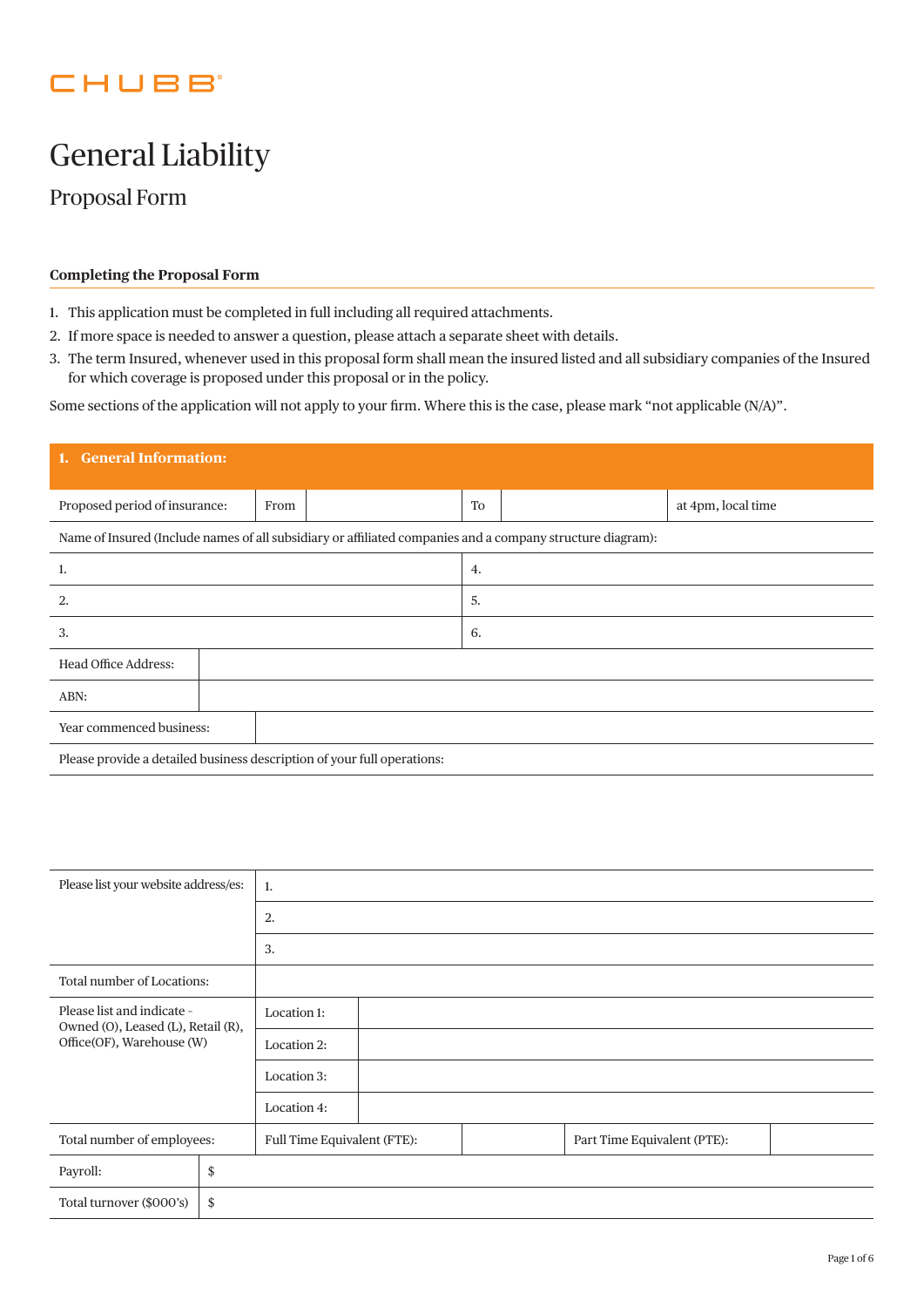| Turnover (% - by State or Territory or Overseas) |                                                              |                                                                    |                     |                                                                                                                                 |                                 |            |                                 |                      |
|--------------------------------------------------|--------------------------------------------------------------|--------------------------------------------------------------------|---------------------|---------------------------------------------------------------------------------------------------------------------------------|---------------------------------|------------|---------------------------------|----------------------|
| <b>NSW</b>                                       | <b>VIC</b>                                                   | <b>ACT</b>                                                         | QLD                 | <b>SA</b>                                                                                                                       | <b>WA</b>                       | <b>TAS</b> | <b>NT</b>                       | O/S                  |
|                                                  |                                                              |                                                                    |                     |                                                                                                                                 |                                 |            |                                 |                      |
| 2. Limit of Liability:                           |                                                              |                                                                    |                     |                                                                                                                                 |                                 |            |                                 |                      |
|                                                  |                                                              |                                                                    |                     | Tick the Limit of Liability required for General Liability and if applicable Products Liability in any one Period of Insurance: |                                 |            |                                 |                      |
|                                                  |                                                              | ◯ \$5 Million ◯ \$10 Million ◯ \$20 Million ◯ \$50 Million ◯ Other |                     | \$                                                                                                                              |                                 |            |                                 |                      |
|                                                  |                                                              | Deductible applicable to General and Products Liability:           |                     |                                                                                                                                 |                                 |            |                                 |                      |
|                                                  |                                                              |                                                                    |                     | $\Box$ \$1,000 $\Box$ \$2,500 $\Box$ \$5,000 $\Box$ \$10,000 $\Box$ \$25,000 $\Box$ \$50,000 $\Box$ \$100,000 $\Box$ Other      |                                 |            | \$                              |                      |
| 3. General Operations:                           |                                                              |                                                                    |                     |                                                                                                                                 |                                 |            |                                 |                      |
|                                                  |                                                              |                                                                    |                     | A. Business Activities (please list as a percentage of total revenue):                                                          |                                 |            |                                 |                      |
| <b>Business Activity</b>                         |                                                              | <b>Revenue</b>                                                     | <b>Raw Material</b> |                                                                                                                                 | <b>Component/Sub Assemblies</b> |            | <b>Completed/Finished Goods</b> |                      |
| Manufacturer                                     |                                                              |                                                                    | %                   | %                                                                                                                               |                                 | %          |                                 | %                    |
| Wholesaler/Retailer                              |                                                              |                                                                    | %                   | $\%$                                                                                                                            |                                 | %          |                                 | $\%$                 |
| Importer                                         |                                                              |                                                                    | $\%$                | $\%$                                                                                                                            |                                 | %          |                                 | $\%$                 |
| Exporter                                         |                                                              |                                                                    | %                   | %                                                                                                                               |                                 | %          |                                 | %                    |
| Distributor Only                                 |                                                              |                                                                    | %                   | %                                                                                                                               |                                 | %          |                                 | %                    |
| Installation (please specify)                    | Service/Repair/Maintenance/                                  |                                                                    | $\%$                |                                                                                                                                 |                                 |            |                                 |                      |
|                                                  |                                                              |                                                                    | %                   |                                                                                                                                 |                                 |            |                                 |                      |
|                                                  |                                                              |                                                                    | %                   |                                                                                                                                 |                                 |            |                                 |                      |
| Other                                            |                                                              |                                                                    | $\%$                |                                                                                                                                 |                                 |            |                                 |                      |
|                                                  | B. Products (If N/A please continue to 'C' on page 3)<br>N/A |                                                                    |                     |                                                                                                                                 |                                 |            |                                 |                      |
|                                                  |                                                              |                                                                    |                     | Are any third party supplied products repackaged or modified in any way after arrival? If Yes please provide details:           |                                 |            |                                 | $\Box$ Yes $\Box$ No |
|                                                  |                                                              |                                                                    |                     |                                                                                                                                 |                                 |            |                                 |                      |

|  |  |  | Please provide/attach details of end use/application and approximate total sales value for any insured products: |
|--|--|--|------------------------------------------------------------------------------------------------------------------|
|  |  |  |                                                                                                                  |
|  |  |  |                                                                                                                  |
|  |  |  |                                                                                                                  |

| <b>Product</b> | <b>Description/End Use</b>                                    | <b>Estimated Annual Turnover</b> | Country or Countries sold to |  |  |  |  |
|----------------|---------------------------------------------------------------|----------------------------------|------------------------------|--|--|--|--|
|                |                                                               |                                  |                              |  |  |  |  |
|                |                                                               |                                  |                              |  |  |  |  |
|                |                                                               |                                  |                              |  |  |  |  |
|                |                                                               |                                  |                              |  |  |  |  |
|                |                                                               |                                  |                              |  |  |  |  |
|                |                                                               |                                  |                              |  |  |  |  |
|                |                                                               |                                  |                              |  |  |  |  |
|                | Please provide or attach details of any discontinued product: |                                  |                              |  |  |  |  |

Please provide or attach details of any discontinued product: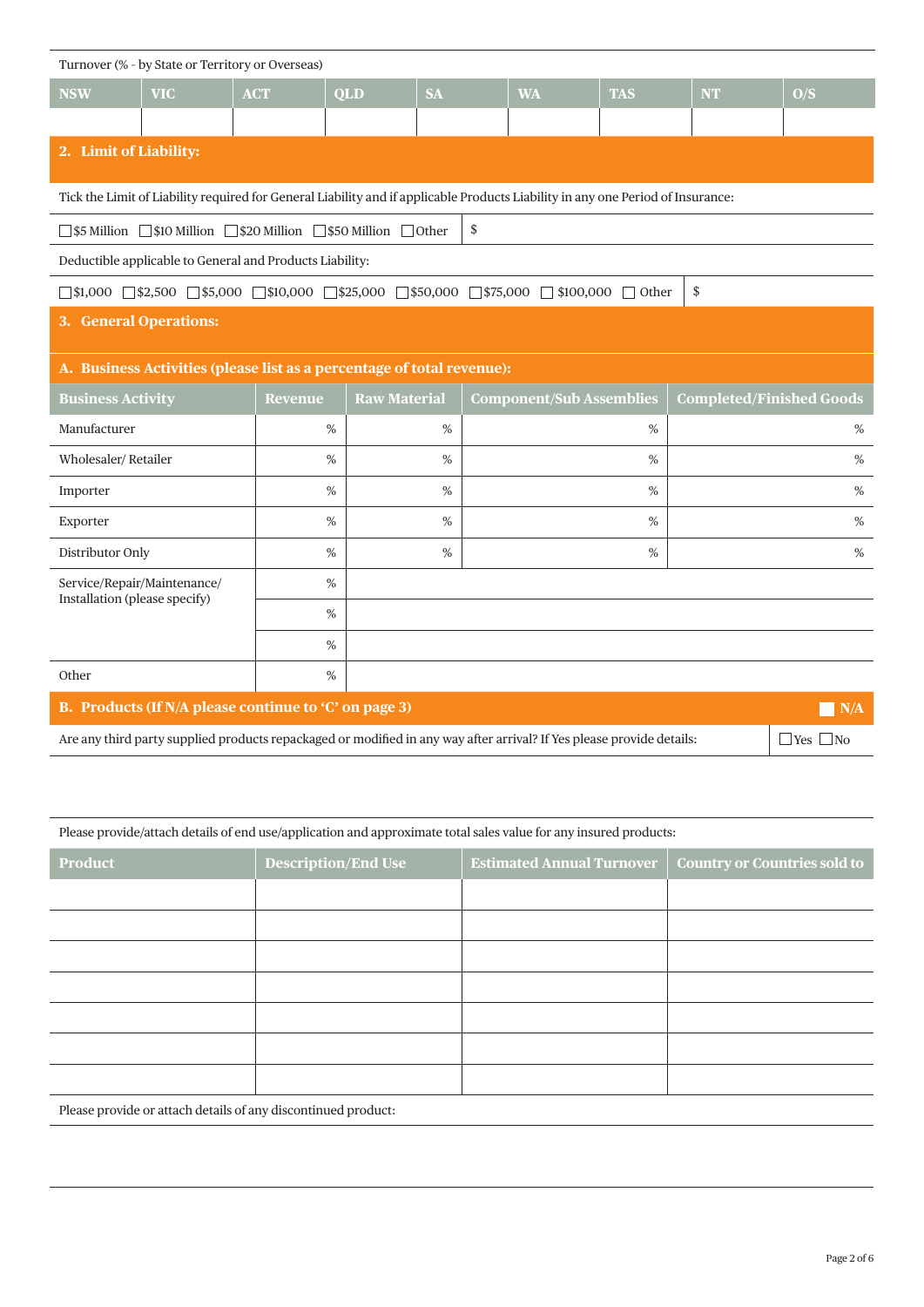| Do you and your supplier's labels and instruction manuals describe and warn against potential hazards and/or misuse in<br>accordance with legislative standards? If Yes, please detail and/or attach any relevant standards of compliance, examples<br>of warnings labels and/or instruction manuals: |                           |  |  |  |
|-------------------------------------------------------------------------------------------------------------------------------------------------------------------------------------------------------------------------------------------------------------------------------------------------------|---------------------------|--|--|--|
| AS NZS or International Standard/Labels/Manuals:                                                                                                                                                                                                                                                      | <b>Description:</b>       |  |  |  |
| e.g. CE, TUV or UL AS NZS                                                                                                                                                                                                                                                                             | e.g. 8124: Safety of Toys |  |  |  |
|                                                                                                                                                                                                                                                                                                       |                           |  |  |  |
|                                                                                                                                                                                                                                                                                                       |                           |  |  |  |
| <b>C.</b> General Liability Information                                                                                                                                                                                                                                                               |                           |  |  |  |
| Are any of your services or products used in or for aircraft, watercraft, hovercraft, Military, Critical Component or Life Safety<br>related products or activities? If Yes, please detail or attach any relevant information:                                                                        |                           |  |  |  |

Please list or attach any operations and associated controls that may include production distribution, storage, disposal or transport of Toxic and/or Hazardous substances that could potentially cause bodily injury and/or property or environmental damage:

| If there is storage, what is the Capacity (L)?                                                                                      | Bunded Capacity (L)? |                      |
|-------------------------------------------------------------------------------------------------------------------------------------|----------------------|----------------------|
| Does the proposer own or use any unregistered vehicles or mobile plant and equipment?<br>Please provide details of number and type: |                      | $\Box$ Yes $\Box$ No |

| D. Mergers or Acquisitions or Divestitures:                                                                                                        |                      |
|----------------------------------------------------------------------------------------------------------------------------------------------------|----------------------|
| Have you purchased any companies during the past year? If Yes, please provide details (i.e. Assets or liabilities as part of<br>the acquisitions): | $\Box$ Yes $\Box$ No |

## **E. Suppliers and raw materials (Attach any further relevant information):**

Please provide details of raw material suppliers including country of origin and value:

| <b>Product</b> | <b>Country of Origin</b> | Value $(\$)$ or Percentage $(\%)$ of total raw materials |
|----------------|--------------------------|----------------------------------------------------------|
|                |                          |                                                          |
|                |                          |                                                          |
|                |                          |                                                          |
| $-1$           |                          |                                                          |

Please provide a description or copy of your "Supplier Approval Program":

## **5. Contract Review/Standard Terms and Conditions of Trade:**

| Do you have a standard signed contract or purchase order with every customer?                                                                 | $\Box$ Yes $\Box$ No |
|-----------------------------------------------------------------------------------------------------------------------------------------------|----------------------|
| Do you engage internal or external legal counsel to review of all standard contracts, agreements and marketing materials<br>prior to release? | $\Box$ Yes $\Box$ No |

Please attach or give full details of all contractual liabilities, waiver of rights of recourse or "hold harmless" agreements given by or to sellers, suppliers or direct customers: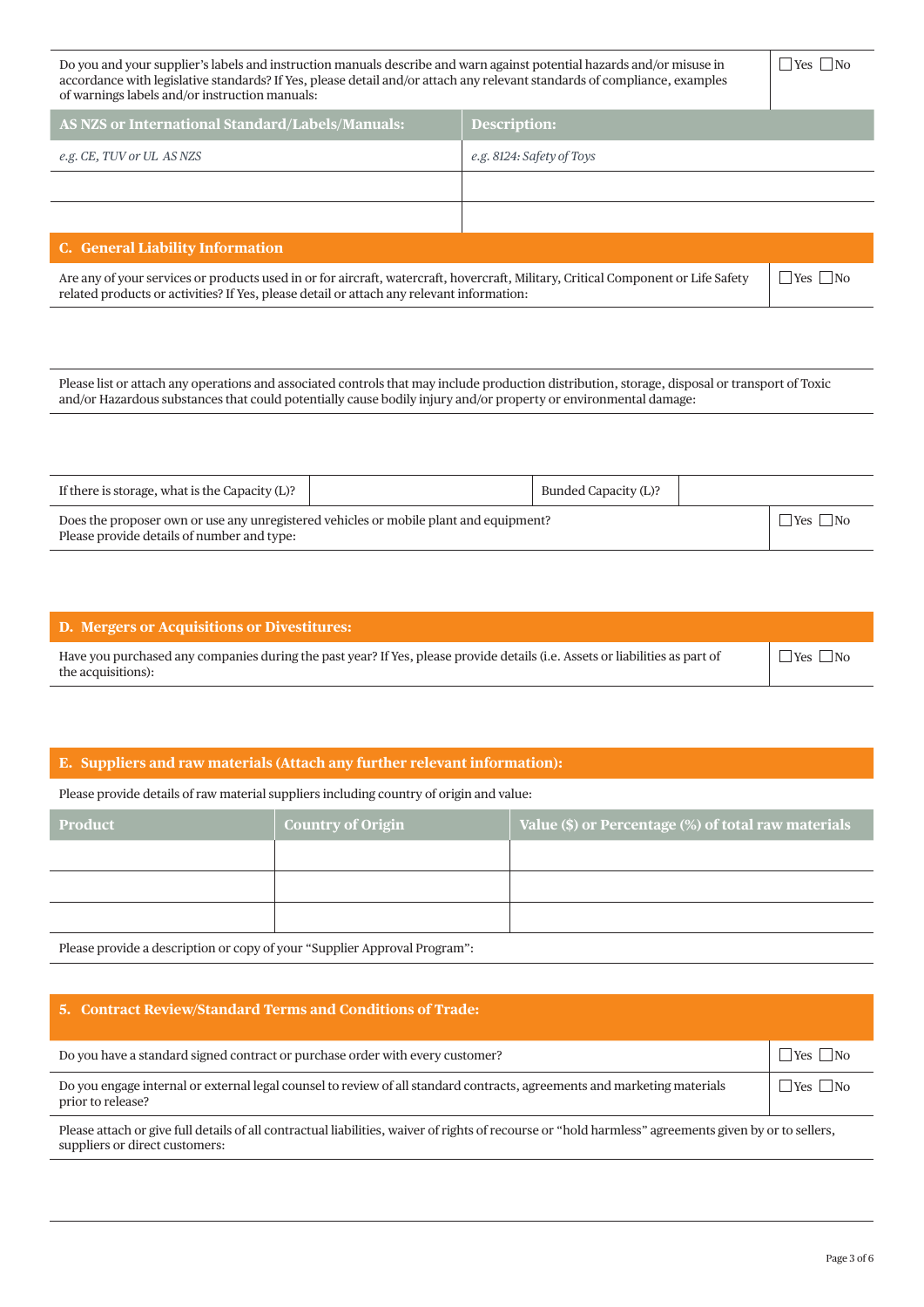Do you use Subcontractors, Independent Contractors or Labour Hire?  $\Box$  Yes  $\Box$  Yes  $\Box$  No

Please provide details of annual payroll for contractors/subcontractors, labour hire or people engaged on the proposer's premises?

| <b>Service Provided</b>                                                      | Approx. Labour only payments (\$000's) | <b>Contractor Name</b> |  |  |
|------------------------------------------------------------------------------|----------------------------------------|------------------------|--|--|
|                                                                              |                                        |                        |  |  |
|                                                                              |                                        |                        |  |  |
|                                                                              |                                        |                        |  |  |
|                                                                              |                                        |                        |  |  |
| Please describe or attach a copy of your current contractor vetting process: |                                        |                        |  |  |

| Is there a formal procedure for ensuring contractors have Workers Compensation (WC) and General Liability (GL) policies | $\Box$ Yes $\Box$ No |
|-------------------------------------------------------------------------------------------------------------------------|----------------------|
| in place? If Yes, please detail or attach any requirements? i.e. Certificates of currency (at least 10 million for GL). |                      |

### **7. Quality assurance and Risk Management:**

Please list any International Risk Management (i.e. ISO), Quality Assurance (i.e. HACCP, SQF) and or Good Manufacturing Practice programs you have in place (please attach any relevant Information including details of quality control procedures and laboratory testing used).

| <b>ISO/HACCP/Testing Accreditation</b>                                                                                                                             | Date of last audit | <b>Audited by</b> | <b>Please specify if</b>            |
|--------------------------------------------------------------------------------------------------------------------------------------------------------------------|--------------------|-------------------|-------------------------------------|
| e.g. ISO 9001:2008                                                                                                                                                 | 21/7/16            | SAI Global        | $\boxtimes$ Interal $\Box$ External |
|                                                                                                                                                                    |                    |                   | ⊤Interal FExternal                  |
|                                                                                                                                                                    |                    |                   | $\exists$ Interal $\Box$ External   |
|                                                                                                                                                                    |                    |                   | $\exists$ Interal $\Box$ External   |
| Is there backwards traceability for ingredients/components and/or packaging used in the manufacturing of products or<br>services? Please detail or attach details: |                    |                   |                                     |

| Does the proposed insured maintain a current recall program? Please provide details: | $\Box$ Yes $\Box$ No |
|--------------------------------------------------------------------------------------|----------------------|
|--------------------------------------------------------------------------------------|----------------------|

Please list any type of security measures on site with regards to visitors, contractors and employees: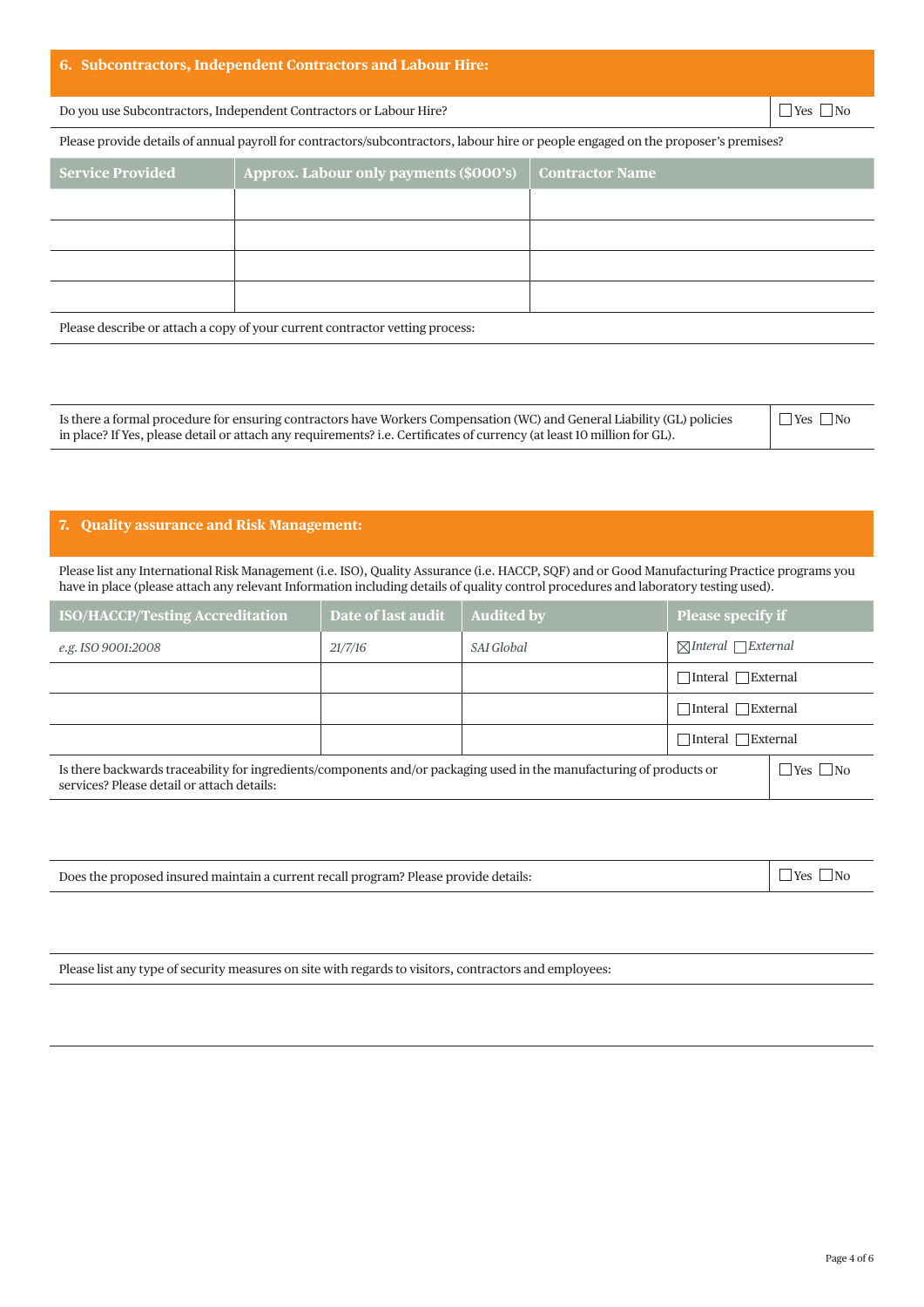#### **8. Claims Experience:**

Have you had any insured or uninsured losses over the last five years that would have been covered under the proposed insurance. Alternatively, please provide updated claims experience for 5 years on Insurers letterhead.

| Incident date                                                                                                                                    | <b>Description</b> | <b>Outstanding (\$)</b> | <b>Amount Paid (\$)</b> | Deductible (\$)      | <b>Remedial action initiated</b> |  |
|--------------------------------------------------------------------------------------------------------------------------------------------------|--------------------|-------------------------|-------------------------|----------------------|----------------------------------|--|
|                                                                                                                                                  |                    |                         |                         |                      |                                  |  |
|                                                                                                                                                  |                    |                         |                         |                      |                                  |  |
|                                                                                                                                                  |                    |                         |                         |                      |                                  |  |
|                                                                                                                                                  |                    |                         |                         |                      |                                  |  |
| Are you aware of any circumstance, which may be expected to result in a claim or an allegation being made against you?<br>If Yes, please detail: |                    |                         |                         | $\Box$ Yes $\Box$ No |                                  |  |

#### **9. Additional Coverage's required (Where necessary please contact your broker or Chubb Insurance Australia Limited for further details):**

| Care, Custody and Control                    | $\Box$ Yes $\Box$ No | Limit required: |  |
|----------------------------------------------|----------------------|-----------------|--|
| Umbrella Liability                           | $\Box$ Yes $\Box$ No | Limit required: |  |
| <b>Statutory Liability</b>                   | $\Box$ Yes $\Box$ No | Limit required: |  |
| Recall Expenses                              | $\Box$ Yes $\Box$ No | Limit required: |  |
| Environmental Protection (gradual) Liability | $\Box$ Yes $\Box$ No | Limit required: |  |
| Errors and Omissions Liability               | $\Box$ Yes $\Box$ No | Limit required: |  |

## **False Information**

Before you enter into a contract of general insurance with us, you have a duty under the Insurance Contracts Act 1984 (Cth) to disclose to us every matter you know, or could reasonably be expected to know, is relevant to our decision whether to insure you and, if so, on what terms.

This applies to all persons to be covered under this contract of insurance.

**Any person who, knowingly and with the intent to defraud any insurance company or other person, files a proposal for insurance containing any false information, or conceals for the purpose of misleading, information concerning any fact material thereto, commits a fraudulent insurance act, which is a crime.**

#### **Duty of Disclosure**

#### **Your Duty of Disclosure**

Before you enter into an insurance contract, you have a duty to tell us anything that you know, or could reasonably be expected to know, may affect our decision to insure you and on what terms.

You have this duty until we agree to insure you.

You have the same duty before you renew, extend, vary or reinstate an insurance contract.

**What you do not need to tell us**

You do not need to tell us anything that:

- reduces the risk we insure you for; or
- is common knowledge; or
- we know or should know as an insurer; or
- we waive your duty to tell us about.

#### **If you do not tell us something**

If you do not tell us anything you are required to, we may cancel your contract or reduce the amount we will pay you if you make a claim, or both.

If your failure to tell us is fraudulent, we may refuse to pay a claim and treat the contract as if it never existed.